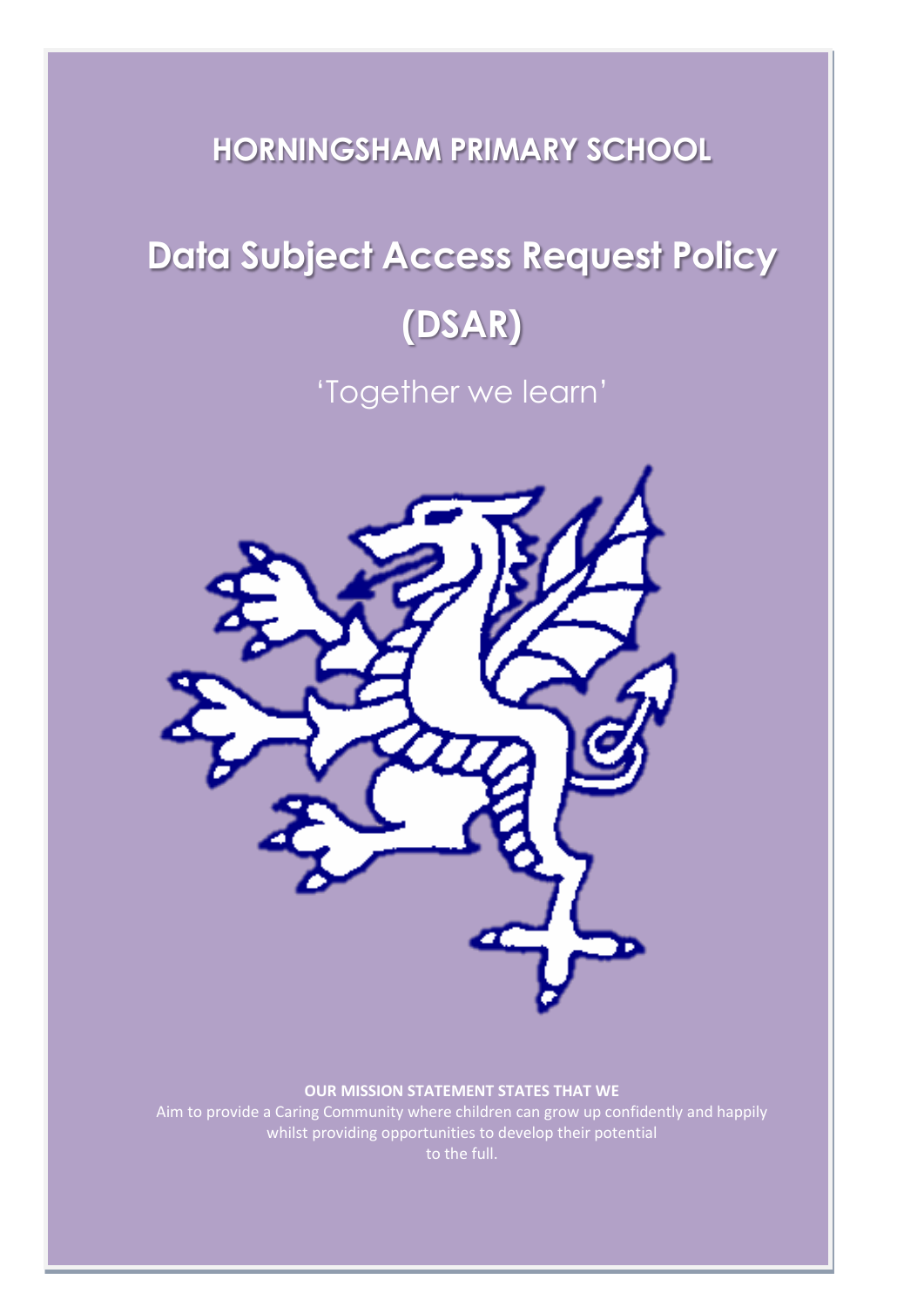This procedure should be read in conjunction with our policies and/or procedures on, Data Protection and Records Retention.

| <b>Status</b>               | <b>Recommended/Statutory</b> |
|-----------------------------|------------------------------|
| <b>Author</b>               | <b>Jeremy Shatford DPO</b>   |
| <b>Approval Date and by</b> |                              |
| <b>Review Frequency</b>     | Annual                       |
| <b>Review Due</b>           |                              |

| <b>Version control</b> |             |                |                           |
|------------------------|-------------|----------------|---------------------------|
| <b>Version Number</b>  | Date issued | <b>Author</b>  | <b>Update information</b> |
| <b>First Document</b>  | 01/09/2021  | J Shatford DPO |                           |
|                        |             |                |                           |
|                        |             |                |                           |

# **CONTENTS**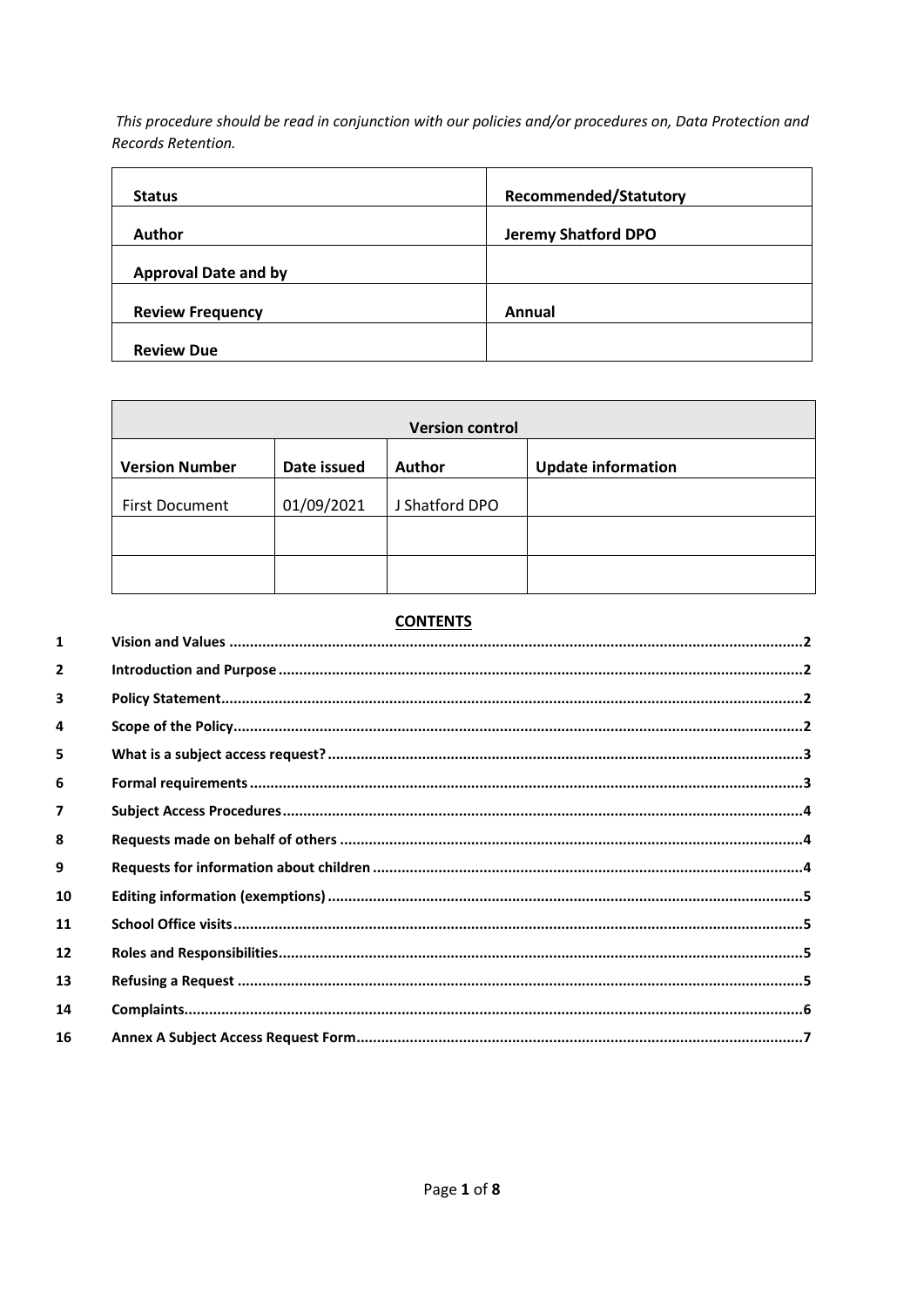## <span id="page-2-0"></span>**1 Vision and Values**

1.1 Horningsham Primary School is a maintained school within the Wiltshire Local Authority. Our Mission Statement is that we "Aim to provide a Caring Community where children can grow up confidently and happily whilst providing opportunities to develop their potential to the full".

# <span id="page-2-1"></span>**2 Introduction and Purpose**

- 2.1 The Data Protection Act 2018 (DPA) and United Kingdom General Data Protection Regulation (UK-GDPR) gives individuals rights of access to their personal records held by Horningsham Primary School, Church Street, Horningsham, Nr Warminster, Wiltshire, BA12 7LW.
- 2.2 Subject access is a fundamental right for individuals. But it is also an opportunity for us to provide excellent customer service by responding to Subject Access Requests (SARs) efficiently, transparently and by maximising the quality of the personal information we hold. This Policy explains how Horningsham Primary School will fulfil its obligations under the Act.
- 2.3 Personal data is information that relates to a living individual which allows that individual to be identified from that information (or that information with other information likely to come into the organisation's possession).
- 2.4 Horningsham Primary School is a Data Controller as it determines the purposes, and the way in which personal data is processed.
- 2.5 The GDPR provides individuals with certain rights, one of which enables individuals to find out what personal data is held, why it is held and who it is disclosed to. This right is commonly known as subject access and is set out in Article 15 of the GDPR. Individuals may exercise the right by making a 'subject access request' (SAR).

# <span id="page-2-2"></span>**3 Policy Statement**

- 3.1 The school regards the Act as an important mechanism in achieving an honest, safe, and open relationship with all those with whom it has dealings with, including, its pupils, parents, and employees.
- 3.2 An individual can also request information about the reasoning behind any automated decisions taken about him or her, such as a computer-generated decision for benefit or a grant entitlement, or an assessment of performance at work.
- 3.3 The aim of this policy is to ensure that the school complies with its legal obligations under the Data Protection Act 2018 and can evidence that we have done so. It also aims to ensure that we:
	- Have robust processes in place for dealing with SARs, saving time and effort.
	- Increase levels of trust and confidence by being open with individuals about the personal information we hold.
	- Improve the transparency of our activities in line with public policy requirements.

# <span id="page-2-3"></span>**4 Scope of the Policy**

4.1 This document outlines how an applicant can make a request for their personal information under the Act and how it will be processed.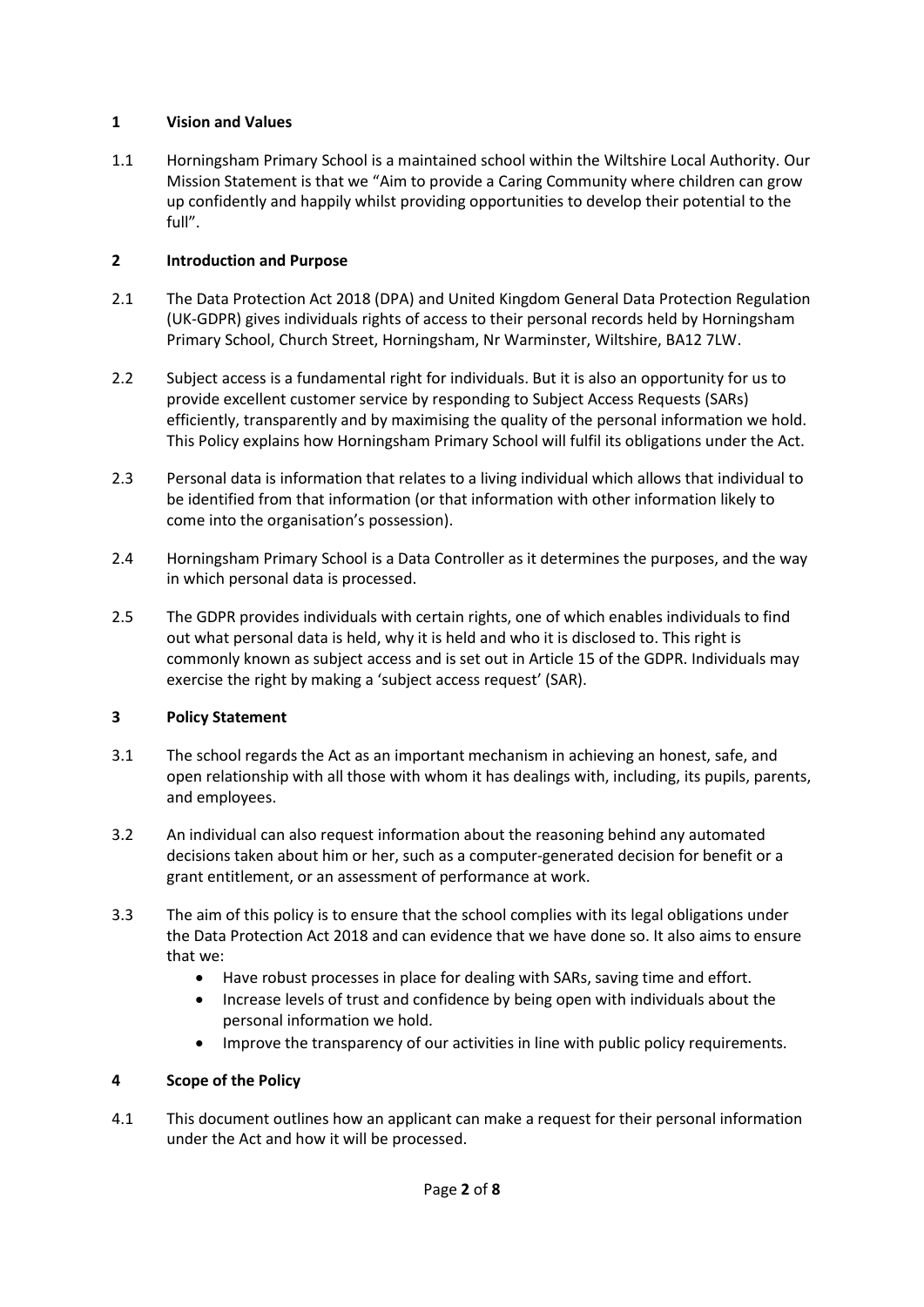- 4.2 This is not a legal document. It does not confer rights nor override any legal or statutory provisions which either require or prevent disclosure of personal information.
- 4.3 This document considers the key features of the Act and outlines how the school will take steps to ensure compliance in relation to requests for personal information.
- 4.4 Requests for access to the records of people who are deceased are not within scope of this Policy as the Act only applies to the data of living individuals. Such requests will be treated as requests for access to information under the Freedom of Information Act or as miscellaneous requests, depending on the nature of the data and the reason the data is being requested.
- 4.5 As an educational establishment, requests may fall under the parent's right of access to their child's 'educational record' under the Education (Pupil Information) (England) Regulations 2005 and the applicant should be advised of this.

#### <span id="page-3-0"></span>**5 What is a subject access request?**

- 5.1 A Subject Access Request is simply a written request made by or on behalf of an individual for the information which he or she is entitled to ask for under Articles 12 and 15 of the GDPR. The request does not have to be in any particular form, nor does it have to include the words 'subject access' or make any reference to the GDPR.
- 5.2 These requests are most often made by individuals who want to see a copy of the information an organisation holds about them. However, except where an exemption applies subject access entitles an individual to be:
	- told whether any personal data is being processed.
	- given a description of the personal data, the reasons it is being processed, and whether it will be given to any other organisations or people.
	- given details of the source of the data (where this is available).
- 5.3 Subject access provides a right to see the personal information or a right to have copies of the documents that include that information. If the request is made electronically, we will provide the information in a commonly used electronic format.

#### <span id="page-3-1"></span>**6 Formal requirements**

- 6.1 We request that a Subject Access Request is in writing.
- 6.2 Although, the form that we provide may make it easier for an individual to ensure they include all the information that we need there is no requirement for them to use this form. Requests may also be received via email or letter etc. Although an individual's request for information may begin in any form such as telephone, verbal conversation; an actionable request is preferred in writing. Adults and children who can understand their subject access rights can apply to the school for their personal information. The DPA also allows official representatives to apply on behalf of vulnerable or less able applicants (see section on requests made on behalf of others and requests for information about children).
- 6.3 To avoid personal data about one individual being sent to someone who is not entitled to it, the school need to be satisfied that they know the identity of the applicant. Enough information will be requested to confirm the individual's identity; however, this will be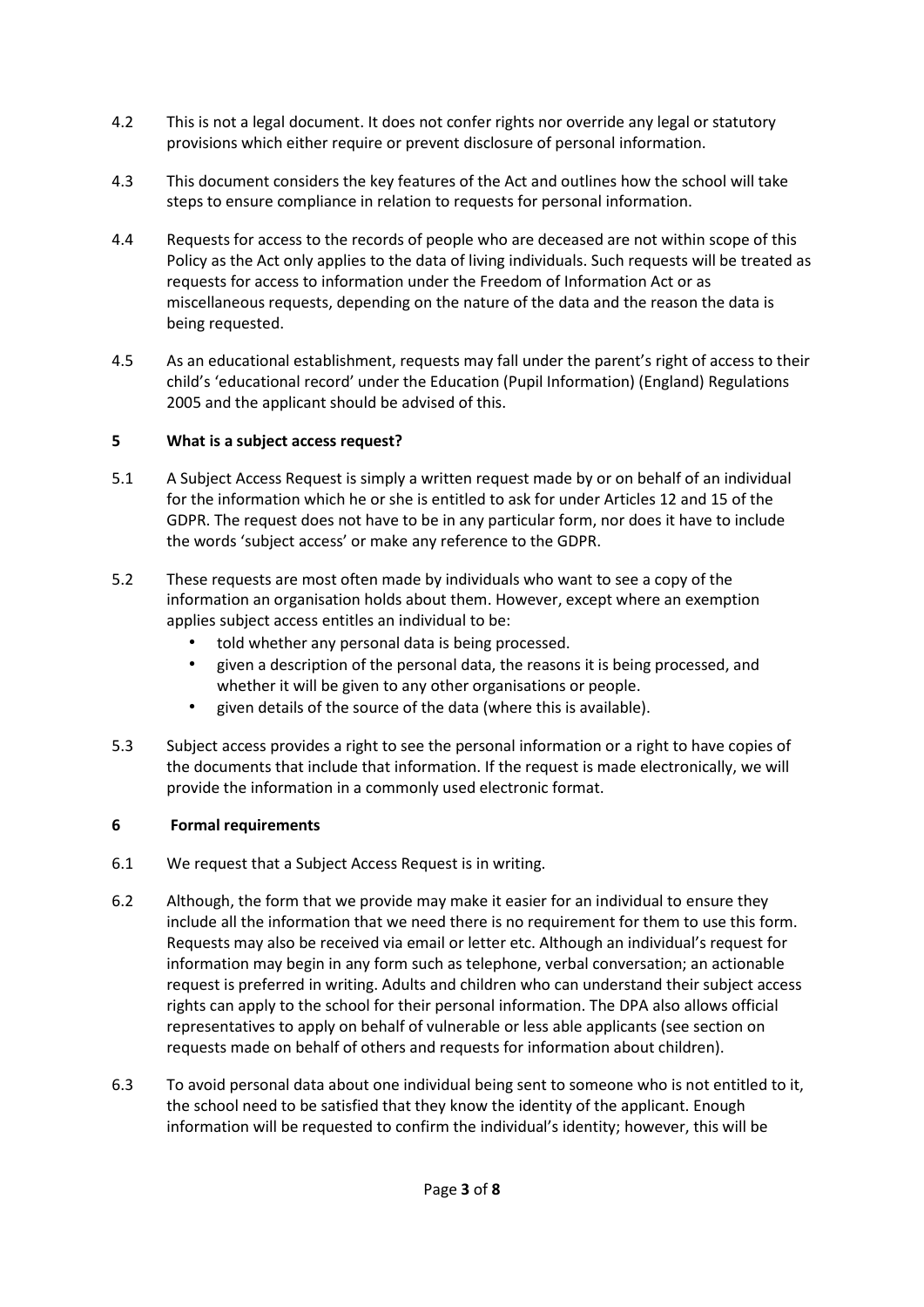reasonable especially in situations where the individual is known to the school through ongoing contact.

6.4 Subject Access Requests to the school are free under GDPR. The statutory response time is one month for all data controllers.

#### <span id="page-4-0"></span>**7 Subject Access Procedures**

- 7.1 When a SAR is received which meets the formal requirements above, the one-month response begins to run. This one-month deadline is set under the UK-GDPR, however in all cases the school will respond promptly.
- 7.2 The school DPO must be informed immediately a SAR is recieved.
- 7.3 On receipt of a subject access request, it may be more appropriate for staff members to try to satisfy the request informally by telephone, perhaps when individuals are requesting copies of documents which should or have previously been provided.
- 7.4 Before responding to a subject access request, staff may ask the applicant for information that is reasonably required to find the personal data that they are seeking. Staff are not required to comply with the request until this information is received, however there should not be an unreasonable delay in seeking clarification.
- 7.5 Upon receipt of a subject access response, an individual may wish to contact the school. If they remain dissatisfied following this they may also contact the Information Commissioner's Office at any time if they are not satisfied with their response, or the way their request has been handled, although they may ask the school to resolve these concerns directly in the first instance.
- 7.6 A detailed record of the contents of Subject Access Replies should be kept for seven years. This record should include the information that was disclosed, and where necessary the exemptions that were used where information was not provided.

#### <span id="page-4-1"></span>**8 Requests made on behalf of others**

- 8.1 The GDPR does not prevent an individual making a Subject Access Request via a third party. Often, this will be a solicitor acting on behalf of a client. In these cases, we need to be satisfied that the third party making the request is entitled to act on behalf of the individual, but it is the third party's responsibility to provide evidence of this entitlement. This might be a written authority or might be a more general power of attorney.
- 8.2 When a SAR is received from a solicitor's firm, staff must ensure that the request letter confirms that the school will not be a party to any claim. If the school is a party, the matter should be referred to the headteacher and data protection officer for appropriate advice.
- 8.3 The request letter must also include a signed consent or release form from the client (The data subject). The information disclosed should be exactly as outlined in the client's consent form. Information must not be released without the client's explicit consent.

#### <span id="page-4-2"></span>**9 Requests for information about children**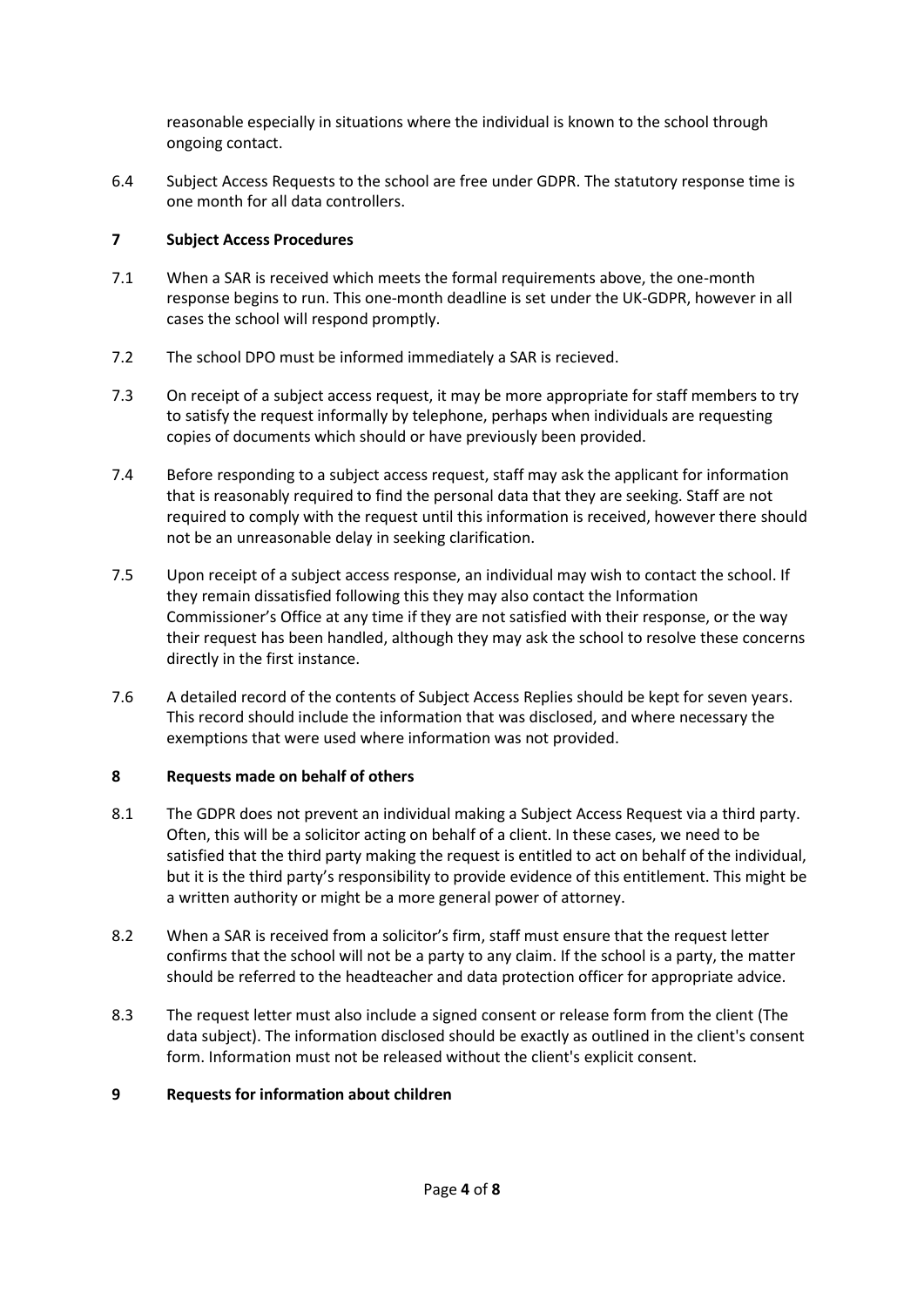- 9.1 Pupils attending any type of school have a right of access under the GDPR to their own information. When a child cannot act for themselves or the child gives permission, parents will be able to access this information on their behalf.
- 9.2 Requests may fall under the parent's right of access to their child's 'educational record' under the Education (Pupil Information) (England) Regulations 2005 and the applicant should be advised of this.
- 9.3 A parent, with parental responsibility, can access all the other information about their child if their child is unable to act on their own behalf or gives their permission. As a general guide, a child of twelve or older is expected to be mature enough to make this kind of request.

## <span id="page-5-0"></span>**10 Editing information (exemptions)**

- 10.1 Some types of personal information are exempt from the right of subject access. Information may be exempt because of its nature or because of the effect that its disclosure would have.
- 10.2 There are also restrictions where this would involve disclosing information about another individual (third parties).
- 10.3 If third parties are included in material to be released, a balancing of interests between the applicant and the third party should be carried out. The third party's views on the release of this information to the applicant may be sought. If, because of this consultation, information is to be edited it should be kept to a minimum and the context of information should always be retained where possible.
- 10.4 Decisions about disclosing third party information should be made on a case-by-case basis. It may be necessary to seek legal advice where appropriate.

# <span id="page-5-1"></span>**11 School Office visits**

11.1 Applicants may be encouraged to visit the school offices to view the information they have requested. If this is to occur, the headteacher along with the DPO must first review the documents and consider whether the information can be released or whether an exemption may apply. The applicant should also be accompanied by an appropriate member of staff so that information can be explained and clarified. Office visits should be carried out within the statutory time limit and the visit documented. A reference should be kept on the database to the information that was viewed.

#### <span id="page-5-2"></span>**12 Roles and Responsibilities**

12.1 Adhering to the Data Protection Act 2018 is the responsibility of every member of staff acting for or on behalf of the school. Subject Access requests fall within the data protection statutory framework and the ability to identify and appropriately handle a request for information is part of every employee's role.

#### <span id="page-5-3"></span>**13 Refusing a Request**

13.1 If a request is manifestly unfounded or excessive, particularly where it is repetitive, then the request can be refused.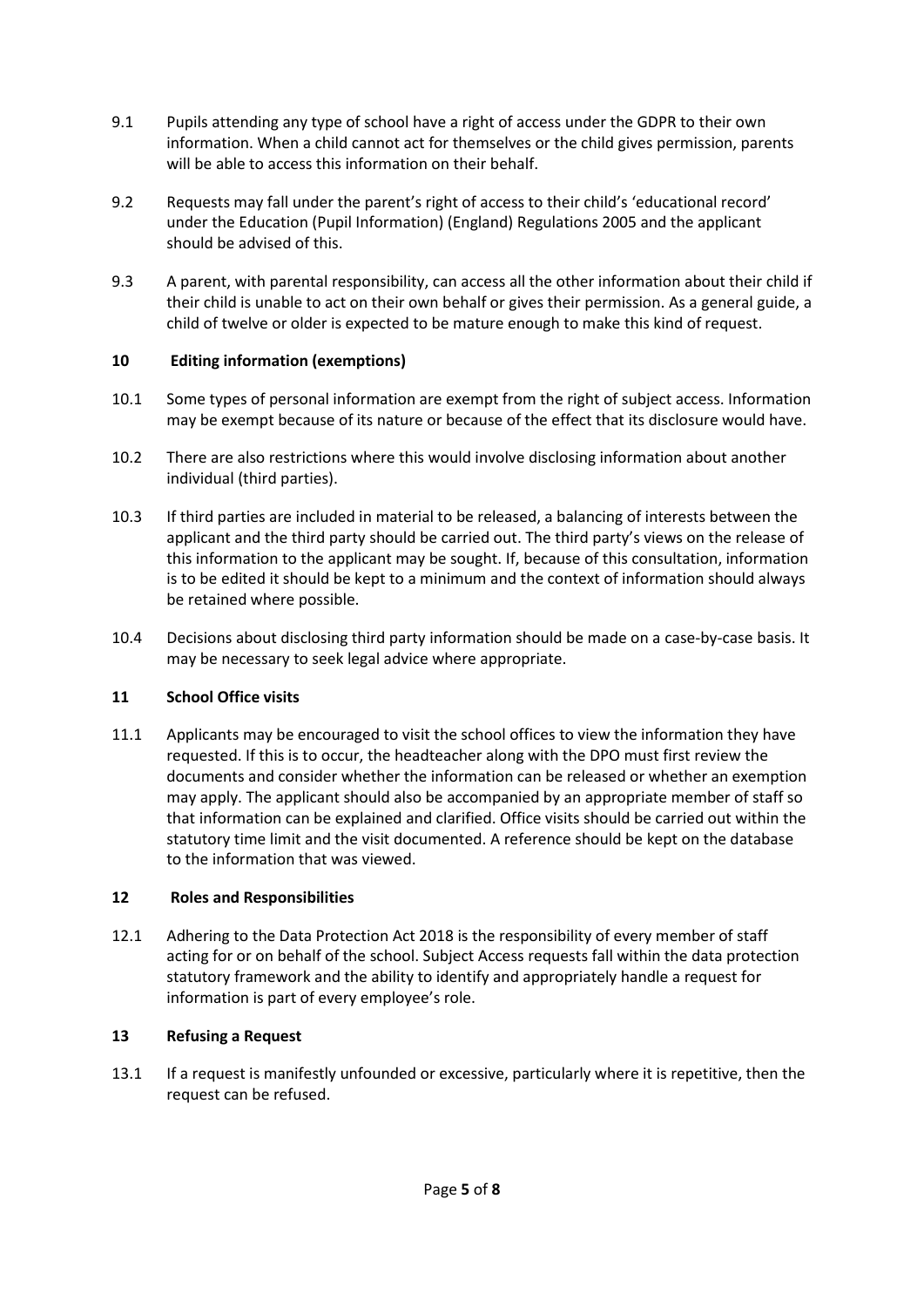13.2 Should a request be refused, the Data Subject will be informed of the reasons why it is refused and will be informed of their right to complain to the Regulatory Authority and to a judicial remedy, within one month of receipt of the request.

# <span id="page-6-0"></span>**14 Complaints**

- 14.1 On receipt of a subject access response, an individual may wish to contact the school for clarification. If they remain dissatisfied following this, we ask that they follow our complaints procedure however they may also contact the Information Commissioner's Office at any time.
- 14.2 A complaint following a SAR response must be made without undue delay. Therefore we will not consider a complaint raised three months or more after the closure of a SAR response.
- 14.3 If they are not satisfied with our response, or the way their request has been handled, they may also raise a complaint with the ICO.
- 14.4 Should the ICO investigate Horningsham Primary Schools compliance with the SAR, Horningsham Primary School will be required to provide documentation to prove its compliance with the UK-GDPR along with its principles.
- 14.5 In the unlikely event that the ICO determine a failure by Horningsham Primary School to comply with a SAR, the ICO have various consequences that can result including the following:
	- Issuing warnings and reprimands.
	- Imposing a temporary or permanent ban on data processing.
	- Ordering the rectification, restriction, or erasure of data; and
	- Suspending data transfers to third countries.
	- Issuing of fines.
- 14.6 If it were found that Horningsham Primary School failed to comply with any of the UK-GDPR principles, and financial penalty would be increased by 4%.
- 14.7 The data subject would also be able to make representation through the courts to claim compensation within certain circumstances.

#### **15 Contacts**

- 15.1 If you have any enquiries or concerns or would like more information about anything mentioned in this policy, please contact our administration office by telephone on 01985 844342, or email [admin@horningsham.wilts.sch.uk.](mailto:admin@horningsham.wilts.sch.uk) Alternatively, our data protection officer: Jeremy Shatford by Email: dpo@jeremyshatford.co.uk.
- 15.2 Further advice and information is available from the Information Commissioner's Office, [https://ico.org.uk/or telephone 0303 123 1113](https://ico.org.uk/or%20telephone%200303%20123%201113)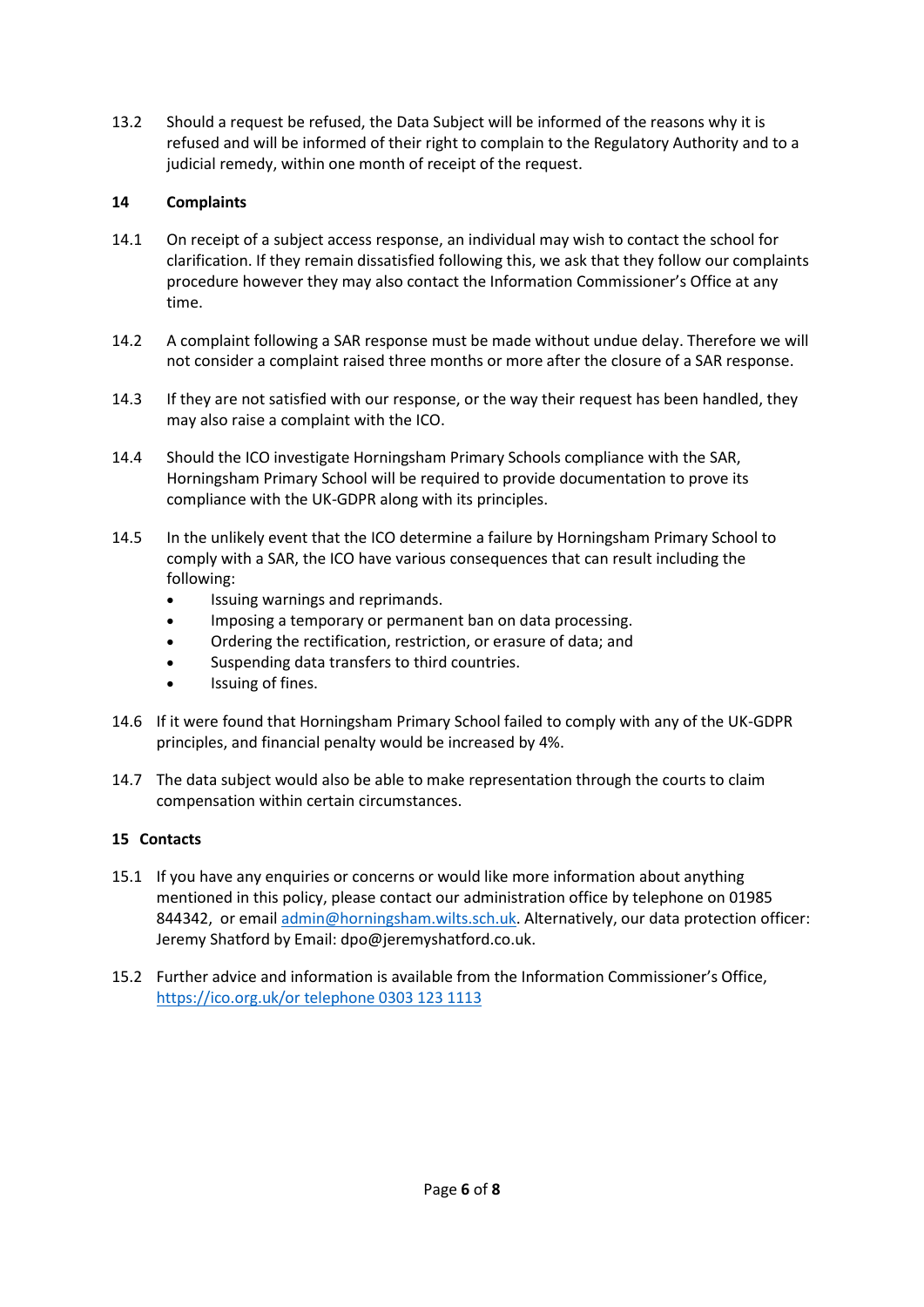#### <span id="page-7-0"></span>**16 Annex A Subject Access Request Form**

Please fill in the details below, to enable us to provide you the information which you are entitled to under the General Data Protection Regulation (GDPR)

| <b>Your First Name:</b>                           |  |
|---------------------------------------------------|--|
| <b>Your Surname:</b>                              |  |
|                                                   |  |
| Your relationship with the data<br>subject.       |  |
| Data Subjects Date of Birth:                      |  |
| <b>Full Address:</b>                              |  |
| Postcode:                                         |  |
| <b>Preferred Contact: (email/phone</b><br>number) |  |
| <b>Pupil Name</b>                                 |  |
| Any other additional info:                        |  |
|                                                   |  |
|                                                   |  |

Please give details of the information you require from us:

We request that you provide us with the following additional ID for verification of your identity: For example Photographic ID – passport/driving licence